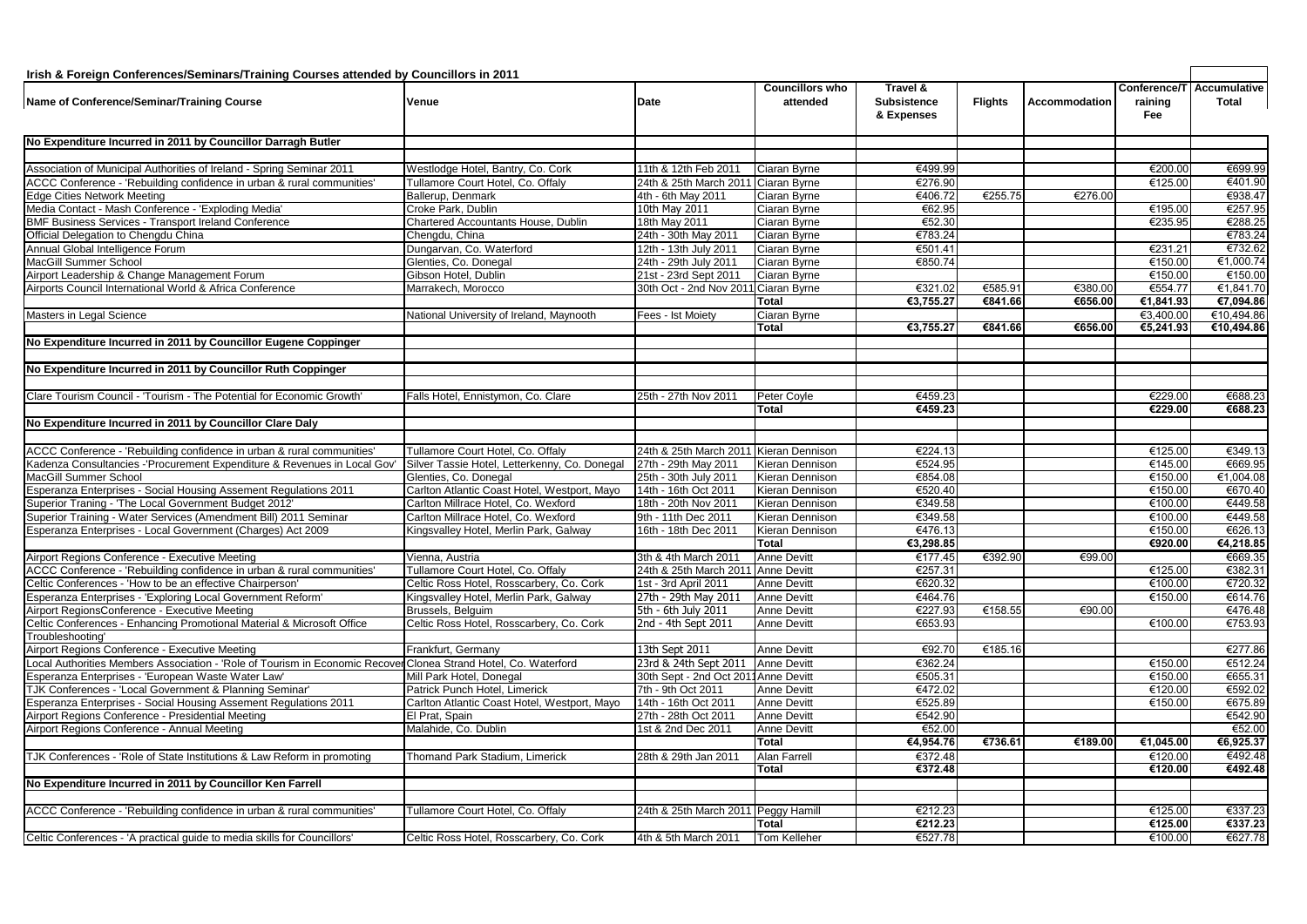| ACCC Conference - 'Rebuilding confidence in urban & rural communities'                                                   | Tullamore Court Hotel, Co. Offaly                                              | 24th & 25th March 2011 Tom Kelleher   |                      | €246.66   |         |         | €125.00   | €371.66   |
|--------------------------------------------------------------------------------------------------------------------------|--------------------------------------------------------------------------------|---------------------------------------|----------------------|-----------|---------|---------|-----------|-----------|
| Les Recontres de Tallinn                                                                                                 | Tallinn, Estonia                                                               | 9th - 12th June 2011                  | <b>Tom Kelleher</b>  |           |         |         | €250.00   | €250.00   |
| Celtic Conferences - 'Time Management Media & IT Skills'                                                                 | Celtic Ross Hotel, Rosscarbery, Co. Cork                                       | 8th - 10th July 2011                  | Tom Kelleher         | €651.58   |         |         | €100.00   | €751.58   |
| MacGill Summer School                                                                                                    | Glenties, Co. Donegal                                                          | 25th - 27th July 2011                 | Tom Kelleher         | €544.35   |         |         | €150.00   | €694.35   |
| Les Recontres de Reims                                                                                                   | Reims, France                                                                  | 2nd & 3rd Dec 2011                    | <b>Tom Kelleher</b>  |           |         |         |           | €0.00     |
|                                                                                                                          |                                                                                |                                       | <b>Total</b>         | €1,970.37 |         |         | €725.00   | €2,695.37 |
| No Expenditure Incurred in 2011 by Councillor Anthony Lavin                                                              |                                                                                |                                       |                      |           |         |         |           |           |
|                                                                                                                          |                                                                                |                                       |                      |           |         |         |           |           |
| ACCC Conference - 'Rebuilding confidence in urban & rural communities'                                                   | Tullamore Court Hotel, Co. Offaly                                              | 24th & 25th March 2011 Eithne Loftus  |                      | €227.46   |         |         | €125.00   | €352.46   |
|                                                                                                                          |                                                                                |                                       | Total                | €227.46   |         |         | €125.00   | €352.46   |
| No Expenditure Incurred in 2011 by Councillor Mary McCamley                                                              |                                                                                |                                       |                      |           |         |         |           |           |
|                                                                                                                          |                                                                                |                                       |                      |           |         |         |           |           |
| No Expenditure Incurred in 2011 by Councillor David McGuinness                                                           |                                                                                |                                       |                      |           |         |         |           |           |
|                                                                                                                          |                                                                                |                                       |                      |           |         |         |           |           |
| Association of Municipal Authorities of Ireland - Spring Seminar 2011                                                    | Westlodge Hotel, Bantry, Cork                                                  | 10th - 12th Feb 2011                  | <b>Gerry McGuire</b> | €639.90   |         |         | €200.00   | €839.90   |
| Celtic Conferences - 'A practical quide to media skills for Councillors'                                                 | Celtic Ross Hotel, Rosscarbery, Co. Cork                                       | 4th & 5th March 2011                  | <b>Gerry McGuire</b> | €551.40   |         |         | €100.00   | €651.40   |
| HSE Community Games National Final - Invited as Mayor                                                                    | Institute of Technology, Athlone                                               | 19th - 21st Aug 2011                  | Gerry McGuire        | €280.01   |         |         |           | €280.01   |
| Association of Municipal Authoriites of Ireland Annual Conference                                                        | Knightsbrook Hotel, Trim, Co. Meath                                            | 9th - 10th Sept 2011                  | <b>Gerry McGuire</b> | €172.25   |         |         | €200.00   | 6372.25   |
| LAMA - 'The Role of Tourism in Economic Recovery'                                                                        | Clonea Strand Hotel, Co. Waterford                                             | 23rd & 24th Sept 2011                 | <b>Gerry McGuire</b> | €375.60   |         |         | €150.00   | €525.60   |
| Twinning visit to El Prat                                                                                                | El Prat, Spain                                                                 | 6th - 9th Oct 2011                    | Gerry McGuire        | €122.40   | €452.07 | €309.00 |           | €883.47   |
| Mayor's visit to Estonia                                                                                                 | Tallinn, Estonia                                                               | 10th - 12th Nov 2011                  | <b>Gerry McGuire</b> |           | €300.78 | €300.00 |           | €600.78   |
| Celtic Conferences - 'Optimising taxation allowances & benefits online workshop                                          |                                                                                | 21st - 23rd Oct 2011                  | Gerry McGuire        | €626.00   |         |         | €100.00   | €726.00   |
|                                                                                                                          | Celtic Ross Hotel, Rosscarbery, Co. Cork<br>Falls Hotel, Ennistymon, Co. Clare |                                       |                      | €562.12   |         |         | €229.00   |           |
| Clare Tourism Council - 'Tourism - The Potential for Economic Growth'                                                    |                                                                                | 24th - 26th Nov 2011                  | <b>Gerry McGuire</b> |           |         |         |           | €791.12   |
| Twinning visit to St. Wendel                                                                                             | St. Wendel, Germany                                                            | 7th - 9th Dec 2011                    | Gerry McGuire        | €278.67   | €179.46 |         |           | €458.13   |
|                                                                                                                          |                                                                                |                                       | <b>Total</b>         | €3,608.35 | €932.31 | €609.00 | €979.00   | €6,128.66 |
| Esperanza Enterprises - 'Compliance with Planning Permission'                                                            | Kingsvalley Hotel, Merlin Park, Galway                                         | 21st - 23rd Jan 2011                  | May McKeon           | €410.55   |         |         | €170.00   | €580.55   |
| Association of Municipal Authorities of Ireland - Spring Seminar 2011                                                    | Westlodge Hotel, Bantry, Co. Cork                                              | 10th - 12th Feb 2011                  | May McKeon           | €668.89   |         |         | €200.00   | €868.89   |
| MSB Events - Robert John Kane Energy Symposium                                                                           | Ramada Hotel, Drumshanbo, Co. Leitrim                                          | 27th - 29th April 2011                | May McKeon           | €444.16   |         |         | €446.49   | €890.65   |
| <b>AMAI Annual Conference</b>                                                                                            | Knightsbrook Hotel, Trim, Co. Meath                                            | 8th - 10th Sept 2011                  | May McKeon           | €296.72   |         |         | €200.00   | €496.72   |
| AMA - 'The Role of Tourism in Economic Recovery'                                                                         | Clonea Strand Hotel, Co. Waterford                                             | 22nd - 24th Sept 2011 May McKeon      |                      | €493.37   |         |         | €150.00   | €643.37   |
|                                                                                                                          |                                                                                |                                       | Total                | €2,313.69 |         |         | €1,166.49 | €3,480.18 |
| Esperanza Enterprises -'Equal Status Legislation & its effect on service                                                 | Westport Plaza Hotel, Westport, Co. Mayo                                       | 18th & 19th March 2011 Joan Maher     |                      | €381.23   |         |         | €170.00   | €551.23   |
| provision on Local Authorities'                                                                                          |                                                                                |                                       |                      |           |         |         |           |           |
| Esperanza Enterprises - 'Current Issues in Education'                                                                    | Kingsvalley Hotel, Merlin Park, Galway                                         | 26th & 27th July 2011                 | Joan Maher           | €328.86   |         |         | €150.00   | €478.86   |
| Esperanza Enterprises - 'European Waste Water Law'                                                                       | Mill Park Hotel, Donegal                                                       | 30th Sept - 2nd Oct 2011 Joan Maher   |                      | €337.17   |         |         | €150.00   | €487.17   |
| Kerry Life Education - 'Substance Misuse - A health or criminal justice issue'                                           | Europe Hotel, Killarney, Co. Kerry                                             | 6th & 7th Oct 2011                    | Joan Maher           | €451.89   |         |         | €195.00   | €646.89   |
| Esperanza Enterprises - Social Housing Assement Regulations 2011                                                         | Carlton Atlantic Coast Hotel, Westport, Mayo                                   | 14th & 15th Oct 2011                  | Joan Maher           | €363.94   |         |         | €150.00   | €513.94   |
| Superior Training -'The Local Government Budget 2012'                                                                    | Carlton Millrace Hotel, Co. Wexford                                            | 18th Nov 2011                         | Joan Maher           | €153.59   |         |         | €100.00   | €253.59   |
| Clare Tourist Council - 'Tourism - The Potential for Economic Growth'                                                    | Falls Hotel, Ennistymon, Co. Clare                                             | 25th - 27th Nov 2011                  | Joan Maher           | €461.53   |         |         | €229.00   | €690.53   |
| Superior Training - Water Services (Amendment Bill) 2011 Seminar                                                         | Carlton Millrace Hotel, Co. Wexford                                            | 9th December 2011                     | Joan Maher           | €153.59   |         |         | €100.00   | €253.59   |
|                                                                                                                          |                                                                                |                                       | Total                | €2,631.80 |         |         | €1,244.00 | €3,875.80 |
| TJK Conferences - 'Role of State Institutions & Law Reform in promoting                                                  | Thomand Park Stadium, Limerick                                                 | 28th & 29th Jan 2011                  | <b>Mags Murray</b>   | €362.64   |         |         | €120.00   | €482.64   |
| Ireland's Economic Future'                                                                                               |                                                                                |                                       |                      |           |         |         |           |           |
| ACCC Conference - 'Rebuilding confidence in urban & rural communities'                                                   | Tullamore Court Hotel, Co. Offaly                                              | 24th & 25th March 2011 Mags Murray    |                      | €206.39   |         |         | €125.00   | €331.39   |
| Local Authority Members Association Spring Seminar                                                                       | Fairways Hotel, Dundalk                                                        | 29th & 30th April 2011 Mags Murray    |                      | €228.91   |         |         | €190.00   | €418.91   |
| Cumann Merriman Summer School                                                                                            | Lisdoonvarna, Co. Clare                                                        | 17th - 19th Aug 2011                  | <b>Mags Murray</b>   | €553.66   |         |         | €130.00   | €683.66   |
| Local Authority Members Association - 'Role of Tourism in Economic Recovery' Clonea Strand Hotel, Co. Waterford          |                                                                                | 22nd - 24th Sept 2011                 | <b>Mags Murray</b>   | €456.93   |         |         | €150.00   | €606.93   |
|                                                                                                                          |                                                                                |                                       | Total                | €1,808.53 |         |         | €715.00   | €2,523.53 |
| No Expenditure Incurred in 2011 by Councillor Patrick Nulty                                                              |                                                                                |                                       |                      |           |         |         |           |           |
|                                                                                                                          |                                                                                |                                       |                      |           |         |         |           |           |
| No Expenditure Incurred in 2011 by Councillor Eoghan O'Brien                                                             |                                                                                |                                       |                      |           |         |         |           |           |
|                                                                                                                          |                                                                                |                                       |                      |           |         |         |           |           |
| No Expenditure Incurred in 2011 by Councillor Cian O'Callaghan                                                           |                                                                                |                                       |                      |           |         |         |           |           |
|                                                                                                                          |                                                                                |                                       |                      |           |         |         |           |           |
| ACCC Conference - 'Rebuilding confidence in urban & rural communities'                                                   | Tullamore Court Hotel, Co. Offaly                                              | 24th & 25th March 2011 David O'Connor |                      | €268.48   |         |         | €125.00   | €393.48   |
| Celtic Conferences - 'How to be an effective Chairperson'                                                                | Celtic Ross Hotel, Rosscarbery, Co. Cork                                       | 1st - 3rd April 2011                  | David O'Connor       | €631.68   |         |         | €100.00   | €731.68   |
| MacGill Summer School                                                                                                    |                                                                                |                                       | David O'Connor       | €994.02   |         |         | €150.00   | €1,144.02 |
|                                                                                                                          | Glenties, Co. Donegal                                                          | 24th - 30th July 2011                 |                      |           |         |         |           |           |
| Celtic Conferences - 'Optimising taxation allowances & benefits online workshor Celtic Ross Hotel, Rosscarbery, Co. Cork |                                                                                | 21st - 23rd Oct 2011                  | David O'Connor       | €631.09   |         |         | €100.00   | €731.09   |
| Superior Training- Water Services (Amendment Bill) 2011 Seminar                                                          | Carlton Millrace Hotel, Bunclody, Co. Wexford 9th - 11th Dec 2011              |                                       | David O'Connor       | €380.54   |         |         | €100.00   | €480.54   |